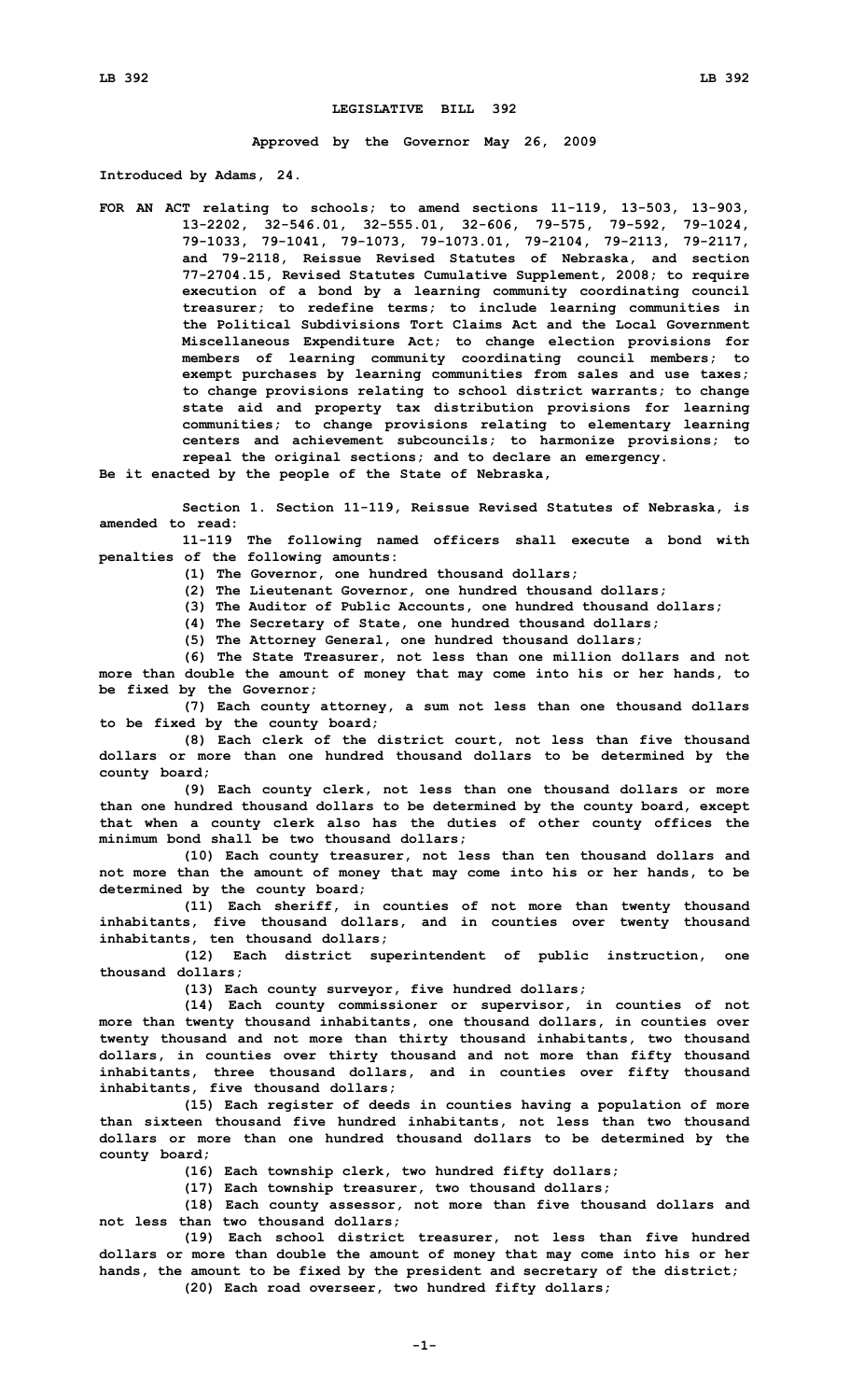**(21) Each member of <sup>a</sup> county weed district board and the manager thereof, such amount as may be determined by the county board of commissioners or supervisors of each county with the same amount to apply to each member of any particular board; and**

**(22) In any county, in lieu of the individual bonds required to be furnished by county officers, <sup>a</sup> schedule, position, or blanket bond or undertaking may be given by county officers, or <sup>a</sup> single corporate surety fidelity, schedule, position, or blanket bond or undertaking covering all the officers, including officers required by law to furnish an individual bond or undertaking, may be furnished. The county may pay the premium for the bond. The bond shall be, at <sup>a</sup> minimum, an aggregate of the amounts fixed by law or by the person or board authorized by law to fix the amounts, and with such terms and conditions as may be required by sections 11-101 to 11-130; and.**

**(23) Each learning community coordinating council treasurer, not less than five hundred dollars or more than double the amount of money that may come into his or her hands, the amount to be fixed by the learning community coordinating council.**

**All other state officers, department heads, and employees shall be bonded or insured as required by section 11-201.**

**Sec. 2. Section 13-503, Reissue Revised Statutes of Nebraska, is amended to read:**

**13-503 For purposes of the Nebraska Budget Act, unless the context otherwise requires:**

**(1) Governing body shall mean the governing body of any county agricultural society, elected county fair board, joint airport authority formed under the Joint Airport Authorities Act, city or county airport authority, bridge commission created pursuant to section 39-868, cemetery district, city, village, municipal county, community college, community redevelopment authority, county, drainage or levee district, educational service unit, rural or suburban fire protection district, historical society, hospital district, irrigation district, learning community, natural resources district, nonprofit county historical association or society for which <sup>a</sup> tax is levied under subsection (1) of section 23-355.01, public building commission, railroad transportation safety district, reclamation district, road improvement district, rural water district, school district, sanitary and improvement district, township, offstreet parking district, transit authority, metropolitan utilities district, Educational Service Unit Coordinating Council, and political subdivision with the authority to have <sup>a</sup> property tax request, with the authority to levy <sup>a</sup> toll, or that receives state aid;**

**(2) Levying board shall mean any governing body which has the power or duty to levy <sup>a</sup> tax;**

**(3) Fiscal year shall mean the twelve-month period used by each governing body in determining and carrying on its financial and taxing affairs;**

**(4) Tax shall mean any general or special tax levied against persons, property, or business for public purposes as provided by law but shall not include any special assessment;**

**(5) Auditor shall mean the Auditor of Public Accounts;**

**(6) Cash reserve shall mean funds required for the period before revenue would become available for expenditure but shall not include funds held in any special reserve fund;**

**(7) Public funds shall mean all money, including nontax money, used in the operation and functions of governing bodies. For purposes of <sup>a</sup> county, city, or village which has <sup>a</sup> lottery established under the Nebraska County and City Lottery Act, only those net proceeds which are actually received by the county, city, or village from <sup>a</sup> licensed lottery operator shall be considered public funds, and public funds shall not include amounts awarded as prizes;**

**(8) Adopted budget statement shall mean <sup>a</sup> proposed budget statement which has been adopted or amended and adopted as provided in section 13-506. Such term shall include additions, if any, to an adopted budget statement made by <sup>a</sup> revised budget which has been adopted as provided in section 13-511;**

**(9) Special reserve fund shall mean any special fund set aside by the governing body for <sup>a</sup> particular purpose and not available for expenditure for any other purpose. Funds created for (a) the retirement of bonded indebtedness, (b) the funding of employee pension plans, (c) the purposes of the Political Subdivisions Self-Funding Benefits Act, (d) the purposes of the Local Option Municipal Economic Development Act, (e) voter-approved sinking funds, or (f) statutorily authorized sinking funds, or (g) the distribution of property tax receipts by <sup>a</sup> learning community to member school districts shall be considered special reserve funds;**

**(10) Biennial period shall mean the two fiscal years comprising <sup>a</sup> biennium commencing in odd-numbered years used by <sup>a</sup> city in determining and**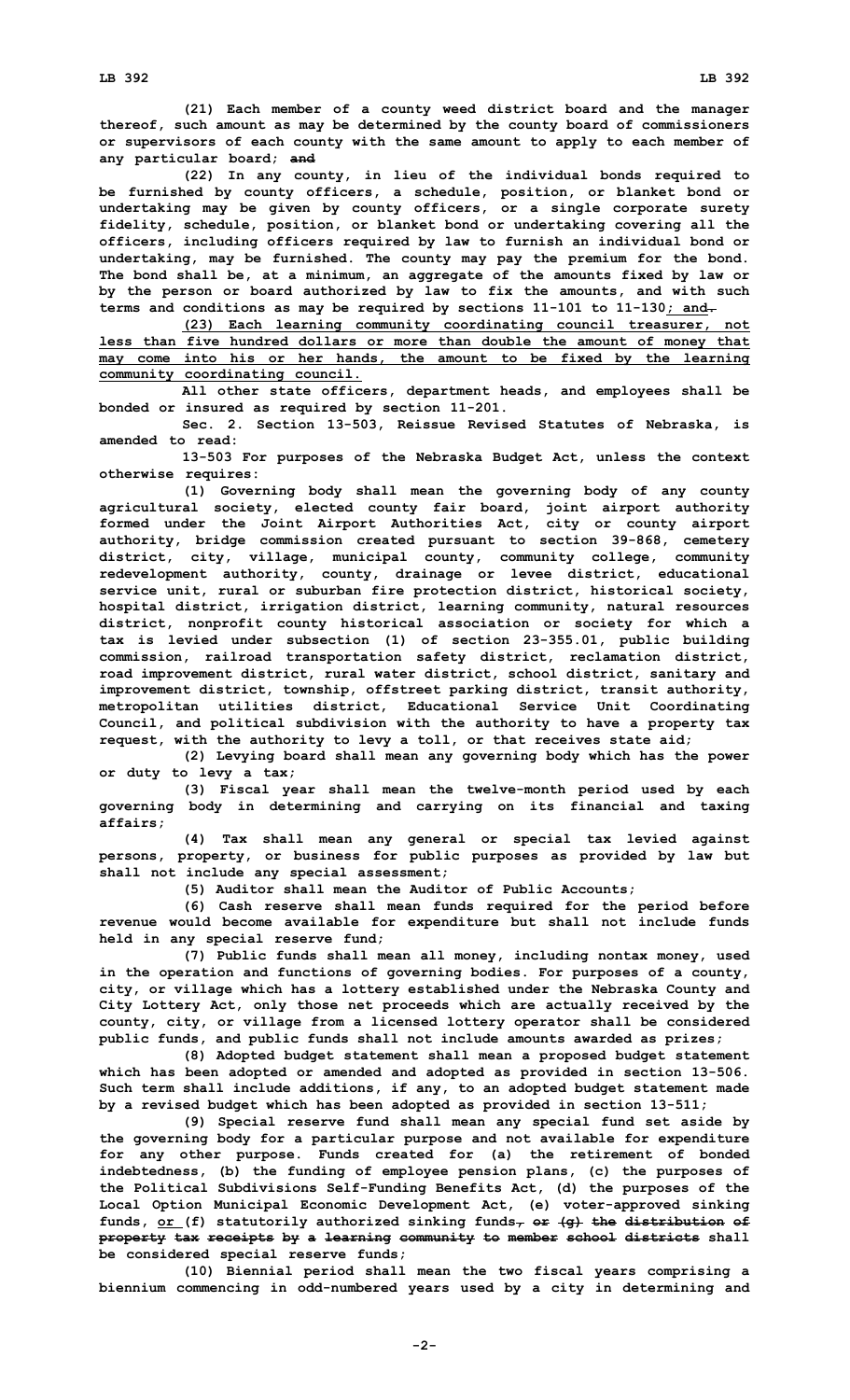**carrying on its financial and taxing affairs; and**

**(11) Biennial budget shall mean <sup>a</sup> budget by <sup>a</sup> city of the primary or metropolitan class that adopts <sup>a</sup> charter provision providing for <sup>a</sup> biennial period to determine and carry on the city's financial and taxing affairs.**

**Sec. 3. Section 13-903, Reissue Revised Statutes of Nebraska, is amended to read:**

**13-903 For purposes of the Political Subdivisions Tort Claims Act and sections 16-727, 16-728, 23-175, 39-809, and 79-610, unless the context otherwise requires:**

**(1) Political subdivision shall include villages, cities of all classes, counties, school districts, learning communities, public power districts, and all other units of local government, including entities created pursuant to the Interlocal Cooperation Act or Joint Public Agency Act. Political subdivision shall not be construed to include any contractor with <sup>a</sup> political subdivision;**

**(2) Governing body shall mean the village board of <sup>a</sup> village, the city council of <sup>a</sup> city, the board of commissioners or board of supervisors of <sup>a</sup> county, the board of directors of <sup>a</sup> public power district, the governing board or other governing body of an entity created pursuant to the Interlocal Cooperation Act or Joint Public Agency Act, and any duly elected or appointed body holding the power and authority to determine the appropriations and expenditures of any other unit of local government;**

**(3) Employee of <sup>a</sup> political subdivision shall mean any one or more officers or employees of the political subdivision or any agency of the subdivision and shall include members of the governing body, duly appointed members of boards or commissions when they are acting in their official capacity, volunteer firefighters, and volunteer rescue squad personnel. Employee shall not be construed to include any contractor with <sup>a</sup> political subdivision; and**

**(4) Tort claim shall mean any claim against <sup>a</sup> political subdivision for money only on account of damage to or loss of property or on account of personal injury or death, caused by the negligent or wrongful act or omission of any employee of the political subdivision, while acting within the scope of his or her office or employment, under circumstances in which the political subdivision, if <sup>a</sup> private person, would be liable to the claimant for such damage, loss, injury, or death but shall not include any claim accruing before January 1, 1970.**

**Sec. 4. Section 13-2202, Reissue Revised Statutes of Nebraska, is amended to read:**

**13-2202 For purposes of the Local Government Miscellaneous Expenditure Act:**

**(1) Elected and appointed officials and employees shall mean the elected and appointed officials and employees of any local government;**

**(2) Governing body shall mean, in the case of <sup>a</sup> city of any class, the council; in the case of <sup>a</sup> village, cemetery district, community hospital for two or more adjoining counties, county hospital, road improvement district, sanitary drainage district, or sanitary and improvement district, the board of trustees; in the case of <sup>a</sup> county, the county board; in the case of <sup>a</sup> municipal county, the council; in the case of <sup>a</sup> township, the town board; in the case of <sup>a</sup> school district, the school board; in the case of <sup>a</sup> rural or suburban fire protection district, reclamation district, natural resources district, or hospital district, the board of directors; in the case of <sup>a</sup> health district, the board of health; in the case of an educational service unit, the board; in the case of <sup>a</sup> community college, the Community College Board of Governors for the area the board serves; in the case of an airport authority, the airport authority board; in the case of <sup>a</sup> weed control authority, the board; and in the case of <sup>a</sup> county agricultural society, the board of governors; and in the case of <sup>a</sup> learning community, the learning community coordinating council;**

**(3) Local government shall mean cities of any class, villages, cemetery districts, community hospitals for two or more adjoining counties, county hospitals, road improvement districts, counties, townships, sanitary drainage districts, sanitary and improvement districts, school districts, rural or suburban fire protection districts, reclamation districts, natural resources districts, hospital districts, health districts, educational service units, community colleges, airport authorities, weed control authorities, and county agricultural societies, and learning communities;**

**(4) Public funds shall mean such public funds as defined in section 13-503 as are under the direct control of governing bodies of local governments;**

**(5) Public meeting shall mean all regular, special, or called meetings, formal or informal, of any governing body for the purposes of**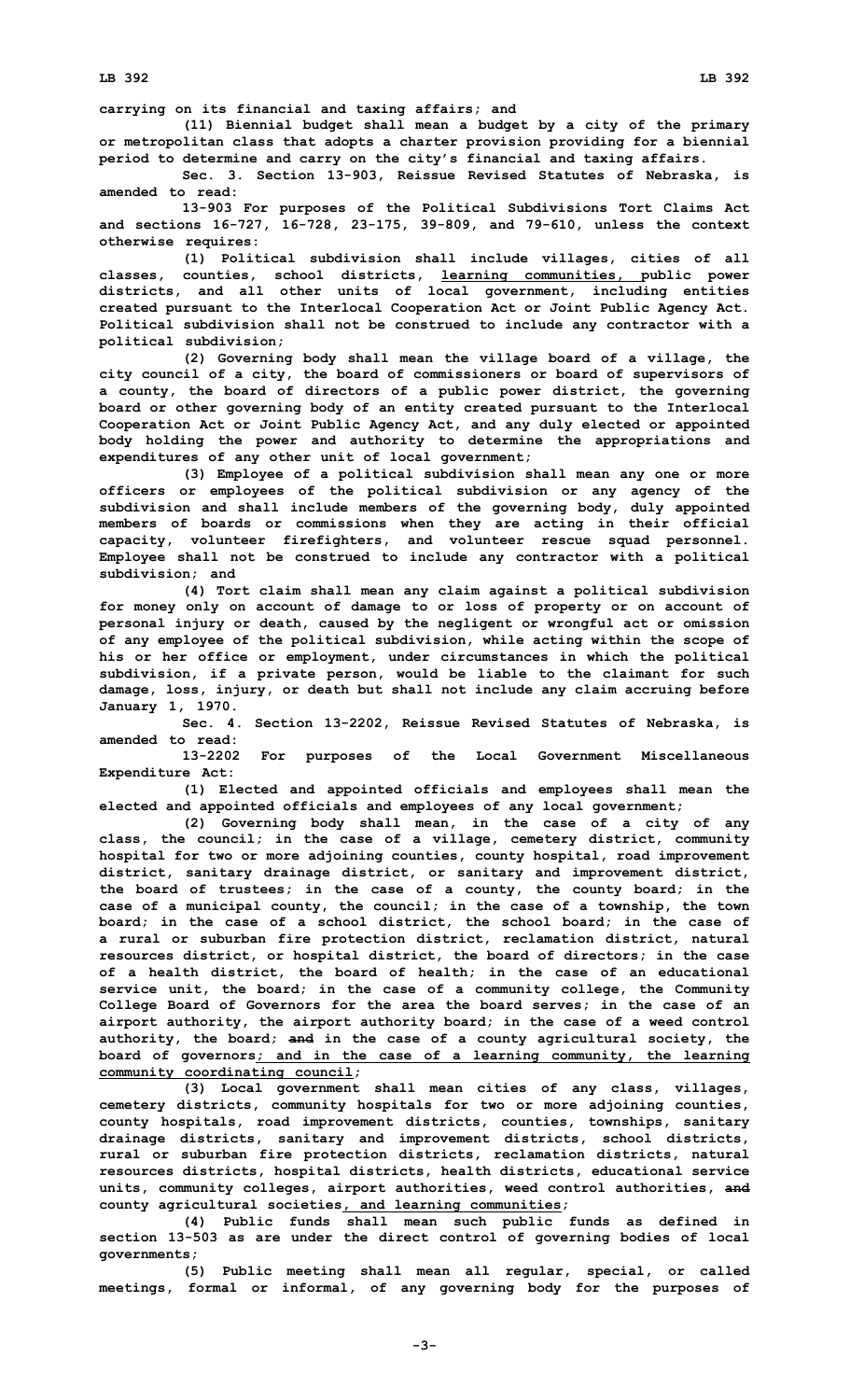**briefing, discussion of public business, formation of tentative policy, or the taking of any action of the governing body; and**

**(6) Volunteer shall mean <sup>a</sup> person who is not an elected or appointed official or an employee of <sup>a</sup> local government and who, at the request or with the permission of the local government, engages in activities related to the purposes or functions of the local government or for its general benefit.**

**Sec. 5. Section 32-546.01, Reissue Revised Statutes of Nebraska, is amended to read:**

**32-546.01 (1) Each learning community shall be governed by <sup>a</sup> learning community coordinating council consisting of eighteen voting members, with twelve members elected on <sup>a</sup> nonpartisan ballot from six numbered election subcouncil districts created pursuant to section 32-555.01 and with six members appointed from such election subcouncil districts pursuant to this section. Each voter shall be allowed to cast votes for one candidate at both the primary and general elections to represent the election subcouncil district in which the voter resides. The four candidates receiving the most votes at the primary election shall advance to the general election. The two candidates receiving the most votes at the general election shall be elected. A candidate shall reside in the election subcouncil district for which he or she is <sup>a</sup> candidate. No primary election for the office of learning community coordinating council shall be held. Coordinating council members shall be elected on the nonpartisan ballot.**

**(2) The initial elected members shall be nominated at the statewide primary election and elected at the statewide general election immediately following the certification of the establishment of the learning community, and subsequent members shall be nominated at subsequent statewide primary elections and elected at subsequent statewide general elections. Except as provided in this section, such elections shall be conducted pursuant to the Election Act.**

**(3) Vacancies in office for elected members shall occur as set forth in section 32-560. Whenever any such vacancy occurs, the remaining elected members of such council shall appoint an individual residing within the geographical boundaries of the election subcouncil district for the balance of the unexpired term.**

**(4) Members elected to represent odd-numbered districts in the first election for the learning community coordinating council shall be elected for two-year terms. Members elected to represent even-numbered districts in the first election for the learning community coordinating council shall be elected for four-year terms. Members elected in subsequent elections shall be elected for four-year terms and until their successors are elected and qualified.**

**(5) The appointed members shall be appointed in November of each even-numbered year after the general election. Appointed members shall be school board members of school districts in the learning community either elected to take office the following January or continuing their current term of office for the following two years. For learning communities to be established the following January pursuant to orders issued pursuant to section 79-2102, the Secretary of State shall hold <sup>a</sup> meeting of the school board members of the school districts in such learning community to appoint one member from such school boards to represent each of the election subcouncil districts on the coordinating council of such learning community. For subsequent appointments, the current appointed members of the coordinating council shall hold <sup>a</sup> meeting of the school board members of such school districts to appoint one member from such school boards to represent each of the election subcouncil districts on the coordinating council of the learning community. The appointed members shall be selected by the school board members of the school districts in the learning community who reside in the election subcouncil district to be represented pursuant to <sup>a</sup> secret ballot, shall reside in the election subcouncil district to be represented, and shall be appointed for two-year terms and until their successors are appointed and qualified.**

**(6) Vacancies in office for appointed members shall occur upon the resignation, death, or disqualification from office of an appointed member. Disqualification from office shall include ceasing membership on the school board for which membership qualified the member for the appointment to the learning community coordinating council or ceasing to reside in the election subcouncil district represented by such member of the learning community coordinating council. Whenever such vacancy occurs, the remaining appointed members shall hold <sup>a</sup> meeting of the school board members of the school districts in such learning community to appoint <sup>a</sup> member from such school boards who lives in the election subcouncil district to be represented to serve for the balance of the unexpired term.**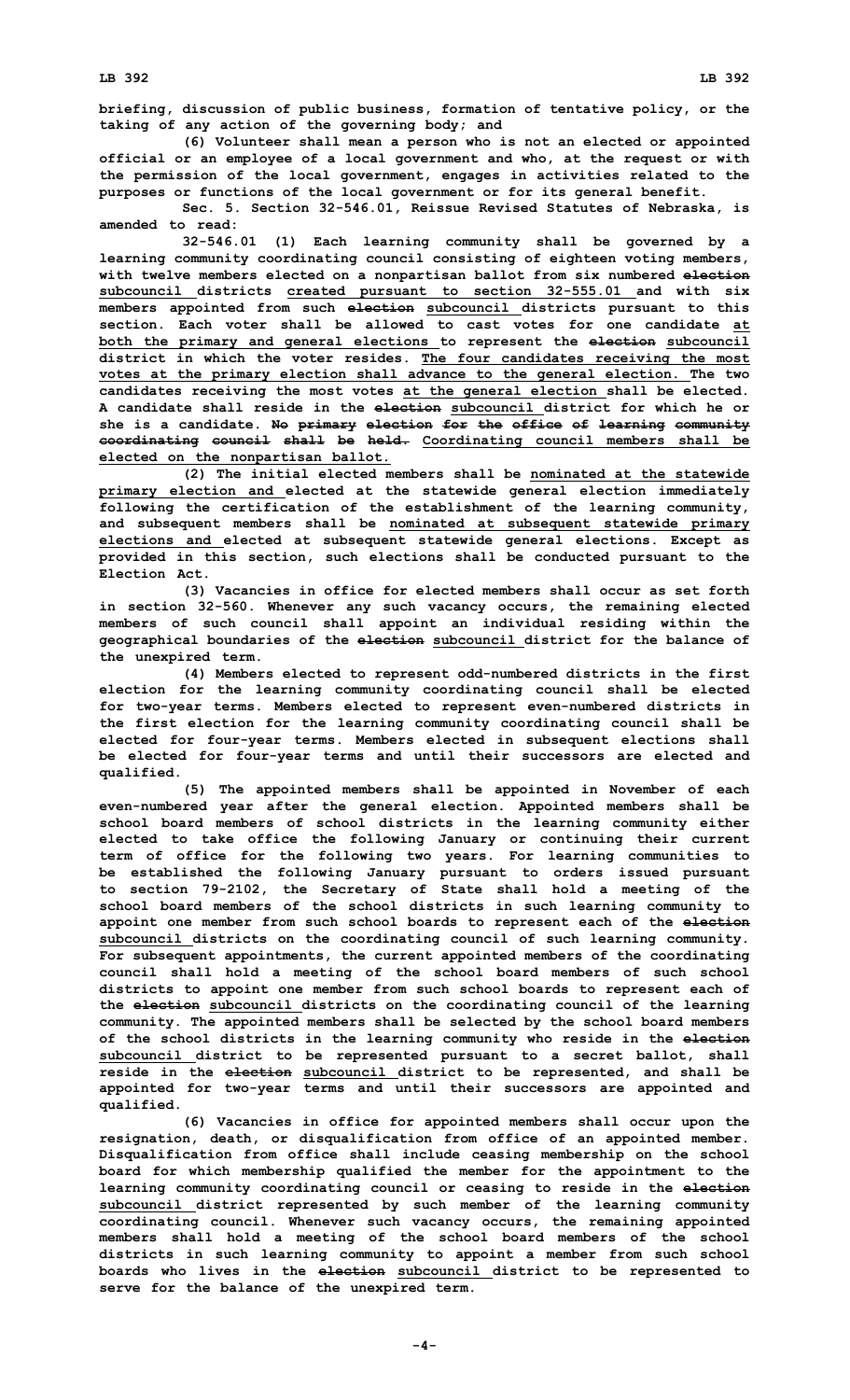**(7) Each learning community coordinating council shall also have <sup>a</sup> nonvoting member from each member school district which does not have either an elected or an appointed member who resides in the school district on the council. Such nonvoting members shall be appointed by the school board of the school district to be represented to serve for two-year terms, and notice of the nonvoting member selected shall be submitted to the Secretary of State by such board prior to December 31 of each even-numbered year. Each such nonvoting member shall be <sup>a</sup> resident of the appointing school district and shall not be <sup>a</sup> school administrator employed by such school district. Whenever <sup>a</sup> vacancy occurs, the school board of such school district shall appoint <sup>a</sup> new nonvoting member and submit notice to the Secretary of State and to the learning community coordinating council.**

**(8) Members of <sup>a</sup> learning community coordinating council shall take office on the first Thursday after the first Tuesday in January following their election or appointment, except that members appointed to fill vacancies shall take office immediately following administration of the oath of office. Each voting member shall be paid <sup>a</sup> per diem in an amount determined by such council up to two hundred dollars per day for official meetings of the council and the achievement subcouncil for which he or she is <sup>a</sup> member, up to <sup>a</sup> maximum of twelve thousand dollars per fiscal year, and shall be eligible for reimbursement of reasonable expenses related to service on the learning community coordinating council. as provided in sections 81-1174 to 81-1177.**

**Sec. 6. Section 32-555.01, Reissue Revised Statutes of Nebraska, is amended to read:**

**32-555.01 The election commissioners of the applicable counties, pursuant to certification of the establishment of <sup>a</sup> learning community pursuant to section 79-2102, shall divide the territory of the new learning community into six numbered districts for the purpose of electing members to the learning community coordinating council in compliance with section 32-553 and for the purpose of organizing achievement subcouncils pursuant to section 79-2117. Such districts shall be compact and contiguous and substantially equal in population. The newly established election subcouncil districts shall be certified to the Secretary of State on or before November 1 immediately following such certification. The newly established election subcouncil districts shall apply beginning with the election of the first council members for such learning community. Following the drawing of initial election subcouncil districts pursuant to this section, additional redistricting thereafter shall be undertaken by the learning community coordinating council according to section 32-553.**

**Sec. 7. Section 32-606, Reissue Revised Statutes of Nebraska, is amended to read:**

**32-606 (1) Any candidate may place his or her name on the primary election ballot by filing <sup>a</sup> candidate filing form prescribed by the Secretary of State as provided in section 32-607. If <sup>a</sup> candidate for an elective office is an incumbent, the deadline for filing the candidate filing form shall be February 15 prior to the date of the primary election. No incumbent who resigns from elective office prior to the expiration of his or her term shall file for any office after February 15 of that election year. All other candidates shall file for office by March 1 prior to the date of the primary election. A candidate filing form may be transmitted by facsimile for the offices listed in subdivision (1) of section 32-607 if (a) the transmission is received in the office of the filing officer by the filing deadline and (b) the original filing form is mailed to the filing officer with <sup>a</sup> legible postmark bearing <sup>a</sup> date on or prior to the filing deadline and is in the office of the filing officer no later than seven days after the filing deadline.**

**(2) Any candidate for <sup>a</sup> township office in <sup>a</sup> county under township organization, the board of trustees of <sup>a</sup> village, the board of directors of <sup>a</sup> reclamation district, the county weed district board, the board of directors of <sup>a</sup> public power district receiving annual gross revenue of less than forty million dollars, the school board of <sup>a</sup> Class II school district, <sup>a</sup> learning community coordinating council, or the board of an educational service unit may place his or her name on the general election ballot by filing <sup>a</sup> candidate filing form prescribed by the Secretary of State as provided in section 32-607. If <sup>a</sup> candidate for an elective office is an incumbent, the deadline for filing the candidate filing form shall be July 15 prior to the date of the general election. No incumbent who resigns from elective office prior to the expiration of his or her term shall file for any office after July 15 of that election year. All other candidates shall file for office by August 1 prior to the date of the general election. A candidate filing form may be transmitted by facsimile for the offices listed in subdivision (1) of section 32-607 if (a) the transmission is received in the office of the filing officer by the**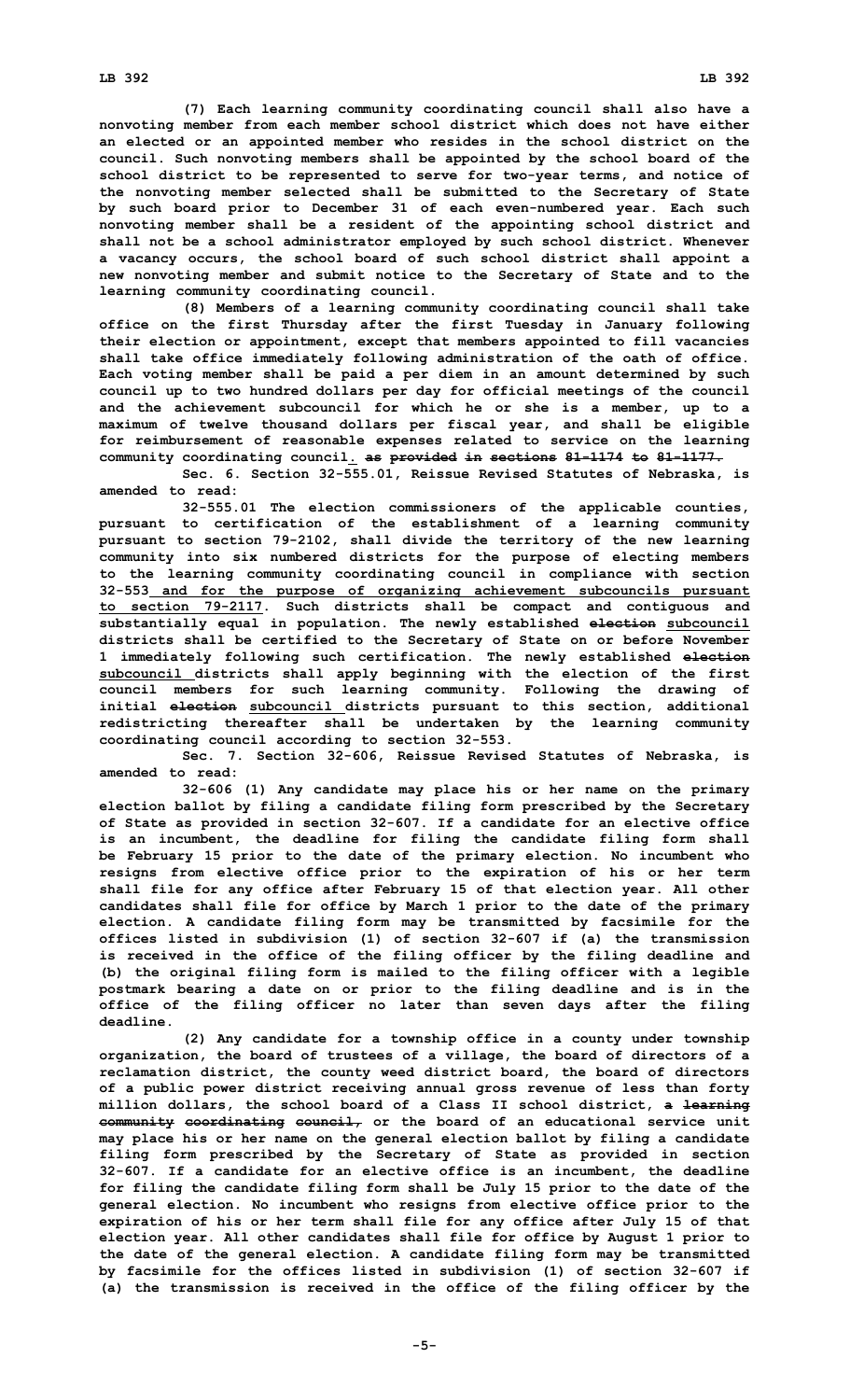**filing deadline and (b) the original filing form is mailed to the filing officer with <sup>a</sup> legible postmark bearing <sup>a</sup> date on or prior to the filing deadline and is in the office of the filing officer no later than seven days after the filing deadline.**

**(3) Any city having <sup>a</sup> home rule charter may provide for filing deadlines for any person desiring to be <sup>a</sup> candidate for the office of council member or mayor.**

**Sec. 8. Section 77-2704.15, Revised Statutes Cumulative Supplement, 2008, is amended to read:**

**77-2704.15 (1) Sales and use taxes shall not be imposed on the gross receipts from the sale, lease, or rental of and the storage, use, or other consumption in this state of purchases by the state, including public educational institutions recognized or established under the provisions of Chapter 85, or by any county, township, city, village, rural or suburban fire protection district, city airport authority, county airport authority, joint airport authority, drainage district organized under sections 31-401 to 31-450, natural resources district, elected county fair board, housing agency as defined in section 71-1575 except for purchases for any commercial operation that does not exclusively benefit the residents of an affordable housing project, or joint entity or agency formed to fulfill the purposes described in the Integrated Solid Waste Management Act by any combination of two or more counties, townships, cities, or villages pursuant to the Interlocal Cooperation Act, the Integrated Solid Waste Management Act, or the Joint Public Agency Act, except for purchases for use in the business of furnishing gas, water, electricity, or heat, or by any irrigation or reclamation district, the irrigation division of any public power and irrigation district, or public schools or learning communities established under Chapter 79.**

**(2) The appointment of purchasing agents shall be recognized for the purpose of altering the status of the construction contractor as the ultimate consumer of building materials which are physically annexed to the structure and which subsequently belong to the state or the governmental unit. The appointment of purchasing agents shall be in writing and occur prior to having any building materials annexed to real estate in the construction, improvement, or repair. The contractor who has been appointed as <sup>a</sup> purchasing agent may apply for <sup>a</sup> refund of or use as <sup>a</sup> credit against <sup>a</sup> future use tax liability the tax paid on inventory items annexed to real estate in the construction, improvement, or repair of <sup>a</sup> project for the state or <sup>a</sup> governmental unit.**

**(3) Any governmental unit listed in subsection (1) of this section, except the state, which enters into <sup>a</sup> contract of construction, improvement, or repair upon property annexed to real estate without first issuing <sup>a</sup> purchasing agent authorization to <sup>a</sup> contractor or repairperson prior to the building materials being annexed to real estate in the project may apply to the Tax Commissioner for <sup>a</sup> refund of any sales and use tax paid by the contractor or repairperson on the building materials physically annexed to real estate in the construction, improvement, or repair.**

**Sec. 9. Section 79-575, Reissue Revised Statutes of Nebraska, is amended to read:**

**79-575 The secretary of <sup>a</sup> school district shall draw and sign all orders upon the treasurer for all money to be disbursed by the district and all warrants upon the county treasurer for money raised for district purposes or apportioned to the district by the county treasurer and shall present the same to the president to be countersigned. No warrant, check, or other instrument drawn upon bank depository funds of the district shall be issued until so countersigned. No warrant, check, or other instrument drawn upon bank depository funds of the district shall be countersigned by the president until the amount for which the warrant it is drawn is written upon its face. Facsimile signatures of board members may be used, and <sup>a</sup> person or persons delegated by the board may sign and validate all warrants, checks, and other instruments drawn upon bank depository funds of the district.**

**Sec. 10. Section 79-592, Reissue Revised Statutes of Nebraska, is amended to read:**

**79-592 The treasurer of a Class V school district shall receive all taxes of the school district from the county treasurer. The treasurer of the school district shall attend all meetings of the board of education of the Class V district when required to do so, shall prepare and submit in writing <sup>a</sup> monthly report of the state of the district's finances, and shall pay school money only either upon <sup>a</sup> warrant signed by the president, or in the president's absence by the vice president, and countersigned by the secretary or upon <sup>a</sup> check or other instrument drawn upon bank depository funds of the school district. The treasurer shall also perform such other duties**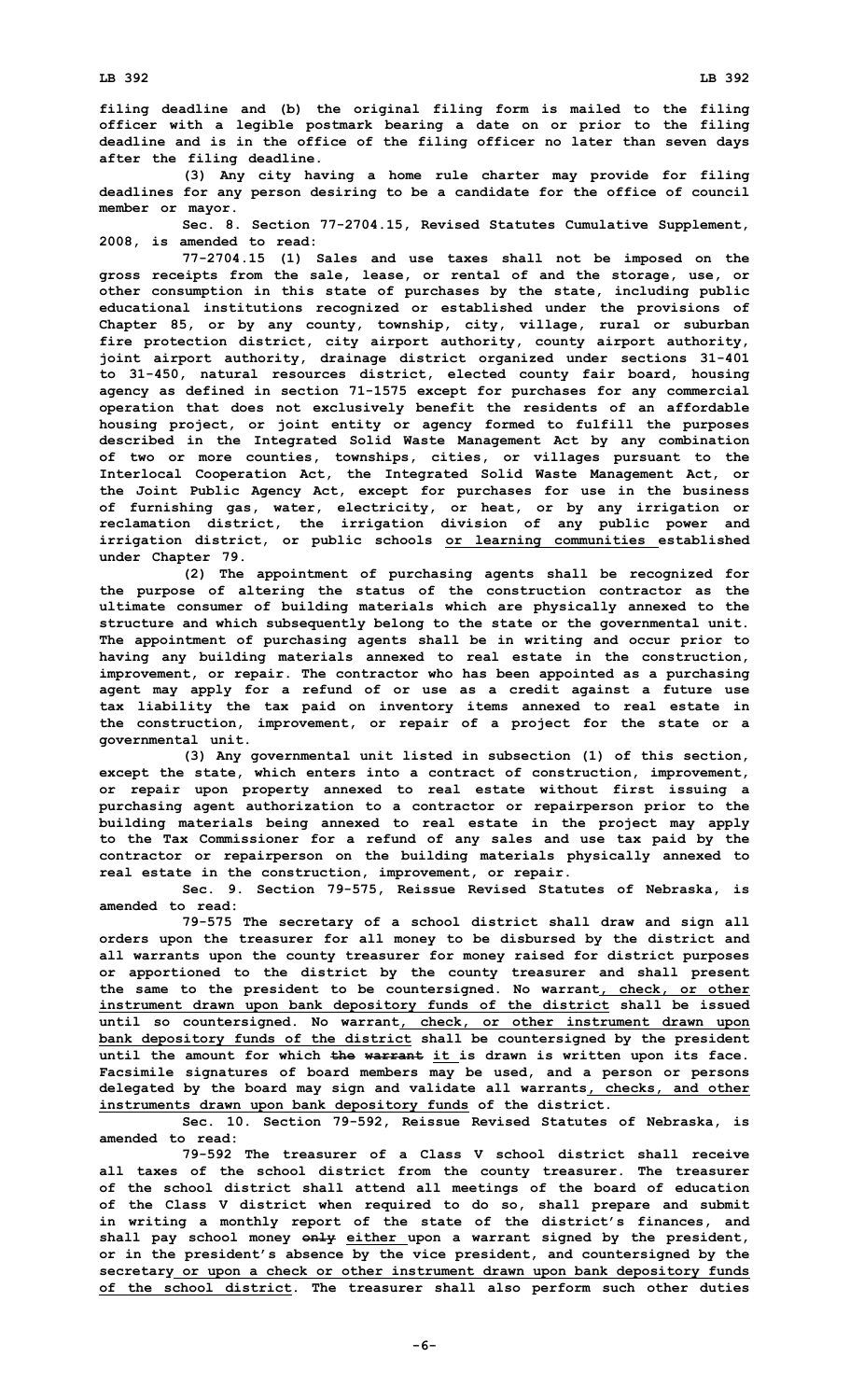**as designated by the board of education. Before entering into the discharge of his or her duties and during the entire time he or she so serves, the treasurer shall give bond or evidence of equivalent insurance coverage payable to the board in such amount as may be required by the board, but in no event less than two hundred thousand dollars, conditioned for the faithful discharge of his or her duties as treasurer of the school district, for the safekeeping and proper disbursement of all funds and money of the school district received by the treasurer. Such bond shall be signed by one or more surety companies of recognized responsibility, to be approved by the board. The cost of the bond or insurance shall be paid by the school district. Such bond or insurance coverage may be enlarged at any time the board may deem an enlargement or additional bond or insurance coverage to be necessary.**

**Sec. 11. Section 79-1024, Reissue Revised Statutes of Nebraska, is amended to read:**

**79-1024 (1) The department may require each district to submit to the department <sup>a</sup> duplicate copy of such portions of the district's budget statement as the Commissioner of Education directs. The department may verify any data used to meet the requirements of the Tax Equity and Educational Opportunities Support Act. The Auditor of Public Accounts shall review each district's budget statement for statutory compliance, make necessary changes in the budget documents for districts to effectuate the budget limitations imposed pursuant to sections 79-1023 to 79-1030, and notify the Commissioner of Education of any district failing to submit to the auditor the budget documents required pursuant to this subsection by the date established in subsection (1) of section 13-508 or failing to make any corrections of errors in the documents pursuant to section 13-504 or 13-511.**

**(2) If <sup>a</sup> school district fails to submit to the department or the auditor the budget documents required pursuant to subsection (1) of this section by the date established in subsection (1) of section 13-508 or fails to make any corrections of errors in the documents pursuant to section 13-504 or 13-511, the commissioner, upon notification from the auditor or upon his or her own knowledge that the required budget documents and any required corrections of errors from any school district have not been properly filed in accordance with the Nebraska Budget Act and after notice to the district and an opportunity to be heard, shall direct that any state aid granted pursuant to the Tax Equity and Educational Opportunities Support Act be withheld until such time as the required budget documents or corrections of errors are received by the auditor and the department. In addition, the commissioner shall direct the county treasurer to withhold all school money belonging to the school district until such time as the commissioner notifies the county treasurer of receipt of the required budget documents or corrections of errors. The county treasurer shall withhold such money. For school districts that are members of learning communities, <sup>a</sup> determination of school money belonging to the district shall be based on the proportionate share of property tax receipts allocated to the school district by the learning community coordinating council, and the learning community coordinating council county treasurer shall withhold any such school money in the possession of the learning community coordinating council county treasurer from the school district. If the school district does not comply with this section prior to the end of the state's biennium following the biennium which included the fiscal year for which state aid was calculated, the state aid funds shall revert to the General Fund. The amount of any reverted funds shall be included in data provided to the Governor in accordance with section 79-1031. The board of any district failing to submit to the department or the auditor the budget documents required pursuant to this section by the date established in subsection (1) of section 13-508 or failing to make any corrections of errors in the documents pursuant to section 13-504 or 13-511 shall be liable to the school district for all school money which such district may lose by such failing.**

**Sec. 12. Section 79-1033, Reissue Revised Statutes of Nebraska, is amended to read:**

**79-1033 (1) Except as otherwise provided in the Tax Equity and Educational Opportunities Support Act, state aid payable pursuant to the act for each school fiscal year shall be based upon data found in applicable reports for the most recently available complete data year. The annual financial reports and the annual statistical summary of all school districts shall be submitted to the Commissioner of Education pursuant to the dates prescribed in section 79-528. If <sup>a</sup> school district fails to timely submit its reports, the commissioner, after notice to the district and an opportunity to be heard, shall direct that any state aid granted pursuant to the act be withheld until such time as the reports are received by the department. In addition, the commissioner shall direct the county treasurer to withhold**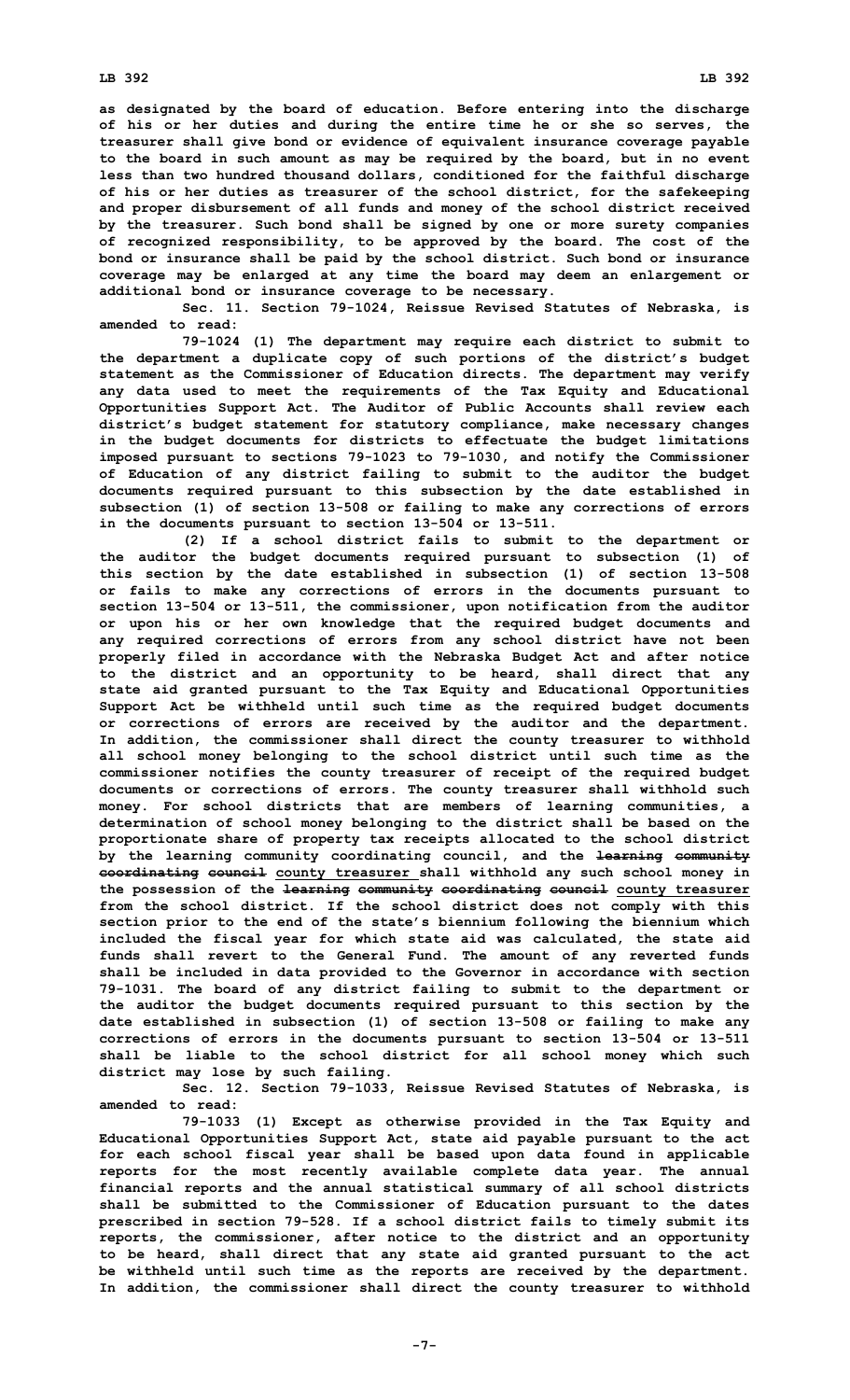**all school money belonging to the school district until such time as the commissioner notifies the county treasurer of receipt of such reports. The county treasurer shall withhold such money. For school districts that are members of learning communities, <sup>a</sup> determination of school money belonging to the district shall be based on the proportionate share of state aid and property tax receipts allocated to the school district by the learning community coordinating council, and the county treasurer of the learning community coordinating council shall withhold any such school money in the possession of the learning community coordinating council county treasurer from the school district. If the school district does not comply with this section prior to the end of the state's biennium following the biennium which included the school fiscal year for which state aid was calculated, the state aid funds shall revert to the General Fund. The amount of any reverted funds shall be included in data provided to the Governor in accordance with section 79-1031.**

**(2) <sup>A</sup> district which receives, or has received in the most recently available complete data year or in either of the two school fiscal years preceding the most recently available complete data year, federal funds in excess of twenty-five percent of its general fund budget of expenditures may apply for early payment of state aid paid pursuant to the act when such federal funds are not received in <sup>a</sup> timely manner. Such application may be made at any time by <sup>a</sup> district suffering such financial hardship and may be for any amount up to fifty percent of the remaining amount to which the district is entitled during the current school fiscal year. The state board may grant the entire amount applied for or any portion of such amount if the state board finds that <sup>a</sup> financial hardship exists in the district. The state board shall notify the Director of Administrative Services of the amount of funds to be paid in lump sum and the reduced amount of the monthly payments. The Director of Administrative Services shall, at the time of the next state aid payment made pursuant to section 79-1022, draw <sup>a</sup> warrant for the lump-sum amount from appropriated funds and forward such warrant to the district. For purposes of this subsection, financial hardship means <sup>a</sup> situation in which income to <sup>a</sup> district is exceeded by liabilities to such <sup>a</sup> degree that if early payment is not received it will be necessary for the district to discontinue vital services or functions.**

**Sec. 13. Section 79-1041, Reissue Revised Statutes of Nebraska, is amended to read:**

**79-1041 Each county treasurer of <sup>a</sup> county with territory in <sup>a</sup> learning community shall distribute any funds collected by such county treasurer from the common general fund levy and the common building fund levy of such learning community to each member school district pursuant to sections 79-1073 and 79-1073.01 at least once each month.**

**Each county treasurer shall, upon request of <sup>a</sup> majority of the members of the school board or board of education in any school district, at least once each month distribute to the district any funds collected by such county treasurer for school purposes.**

**Sec. 14. Section 79-1073, Reissue Revised Statutes of Nebraska, is amended to read:**

**79-1073 On or before September 1 for each year, each learning community coordinating council shall determine the expected amounts to be distributed by the county treasurers to each member school district from general fund property tax receipts pursuant to subdivision (2)(b) of section 77-3442 and shall certify such amounts to each member school district, the county treasurer for each county containing territory in the learning community, and the State Department of Education. For the first three school fiscal years for which the learning community levies <sup>a</sup> common general fund property tax for school districts, such property tax receipts shall be divided among member school districts proportionally based on the greater of (1) the difference of the school district's formula need calculated pursuant to the Tax Equity and Educational Opportunities Support Act minus the sum of the state aid certified pursuant to section 79-1022 and the other actual receipts included in local system formula resources pursuant to section 79-1018.01 for the school fiscal year for which the distribution is being made or (2) the difference of the sum of the state aid certified for the school fiscal year immediately preceding the first school fiscal year for which the learning community levies <sup>a</sup> common general fund property tax for school districts plus the product of the school district's general fund levy for such school fiscal year multiplied by the assessed valuation for such school fiscal year minus the state aid certified pursuant to section 79-1022 for the school fiscal year for which the distribution is being made. Thereafter, such property tax receipts shall be divided among member school districts proportionally based on the difference of the school district's formula need calculated pursuant**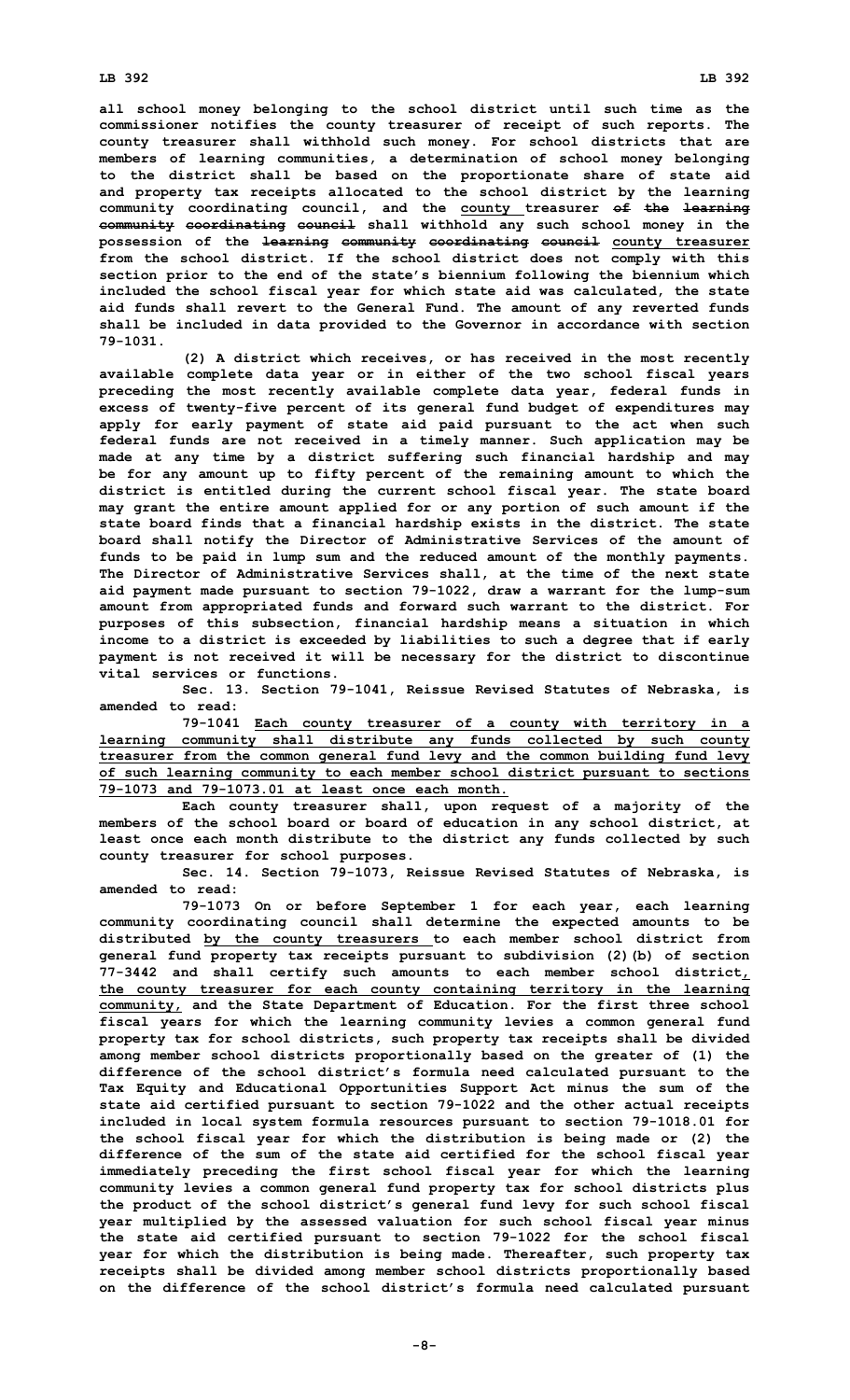**to section 79-1007.11 minus the sum of the state aid certified pursuant to section 79-1022 and the other actual receipts included in local system formula resources pursuant to section 79-1018.01 for the school fiscal year for which the distribution is being made.**

**Each time <sup>a</sup> learning community coordinating council the county treasurer distributes property tax receipts from the common general fund levy to member school districts, the amount to be distributed to each district shall be proportional based on the total amounts to be distributed to each member school district for the school fiscal year.**

**Sec. 15. Section 79-1073.01, Reissue Revised Statutes of Nebraska, is amended to read:**

**79-1073.01 Amounts levied by learning communities for special building funds for member school districts pursuant to subdivision (2)(g) of section 77-3442 shall be distributed by the county treasurer collecting such levy proceeds to all member school districts proportionally based on the formula students used in the most recent certification of state aid pursuant to section 79-1022.**

**Any amounts distributed pursuant to this section shall be used by the member school districts for special building funds.**

**Sec. 16. Section 79-2104, Reissue Revised Statutes of Nebraska, is amended to read:**

**79-2104 <sup>A</sup> learning community coordinating council shall have the authority to:**

**(1) Levy and distribute <sup>a</sup> common levy for the general funds of member school districts pursuant to sections 77-3442 and 79-1073;**

**(2) Levy and distribute <sup>a</sup> common levy for the special building funds of member school districts pursuant to sections 77-3442 and 79-1073.01;**

**(3) Levy for capital projects approved by the learning community coordinating council pursuant to sections 77-3442 and 79-2111;**

**(4) Collect, analyze, and report data and information, including, but not limited to, information provided by <sup>a</sup> school district pursuant to subsection (5) of section 79-201;**

**(5) Approve focus schools and focus programs to be operated by member school districts;**

**(6) Adopt, approve, and implement <sup>a</sup> diversity plan which shall include open enrollment and may include focus schools, focus programs, magnet schools, and pathways pursuant to section 79-2110;**

**(7) Administer the open enrollment provisions in section 79-2110 for the learning community as part of <sup>a</sup> diversity plan developed by the council to provide educational opportunities which will result in increased diversity in schools across the learning community;**

**(8) Annually conduct school fairs to provide students and parents the opportunity to explore the educational opportunities available at each school in the learning community and develop other methods for encouraging access to such information and promotional materials;**

**(9) Develop and approve reorganization plans for submission pursuant to the Learning Community Reorganization Act;**

**(10) Establish and administer elementary learning centers through achievement subcouncils pursuant to sections 79-2112 to 79-2114;**

**(11) Administer the learning community funds distributed to the learning community pursuant to section 79-2111;**

**(12) Approve or disapprove poverty plans and limited English proficiency plans for member school districts through achievement subcouncils established under section 79-2117;**

**(13) Establish <sup>a</sup> procedure for receiving community input and complaints regarding the learning community; and**

**(14) Establish <sup>a</sup> procedure to assist parents, citizens, and member school districts in accessing an approved center pursuant to the Dispute Resolution Act to resolve disputes involving member school districts or the learning community. Such procedure may include payment by the learning community for some mediation services.**

**Sec. 17. Section 79-2113, Reissue Revised Statutes of Nebraska, is amended to read:**

**79-2113 (1) On or before July the second June 1 immediately following the establishment of <sup>a</sup> new learning community, the learning community coordinating council shall establish at least one elementary learning center for each twenty-five elementary schools in which at least thirty-five percent of the students attending the school who reside in the attendance area of such school qualify for free or reduced-price lunches. The council shall determine how many of the initial elementary learning centers shall be located in each subcouncil district on or before September 1 immediately following the establishment of <sup>a</sup> new learning community.**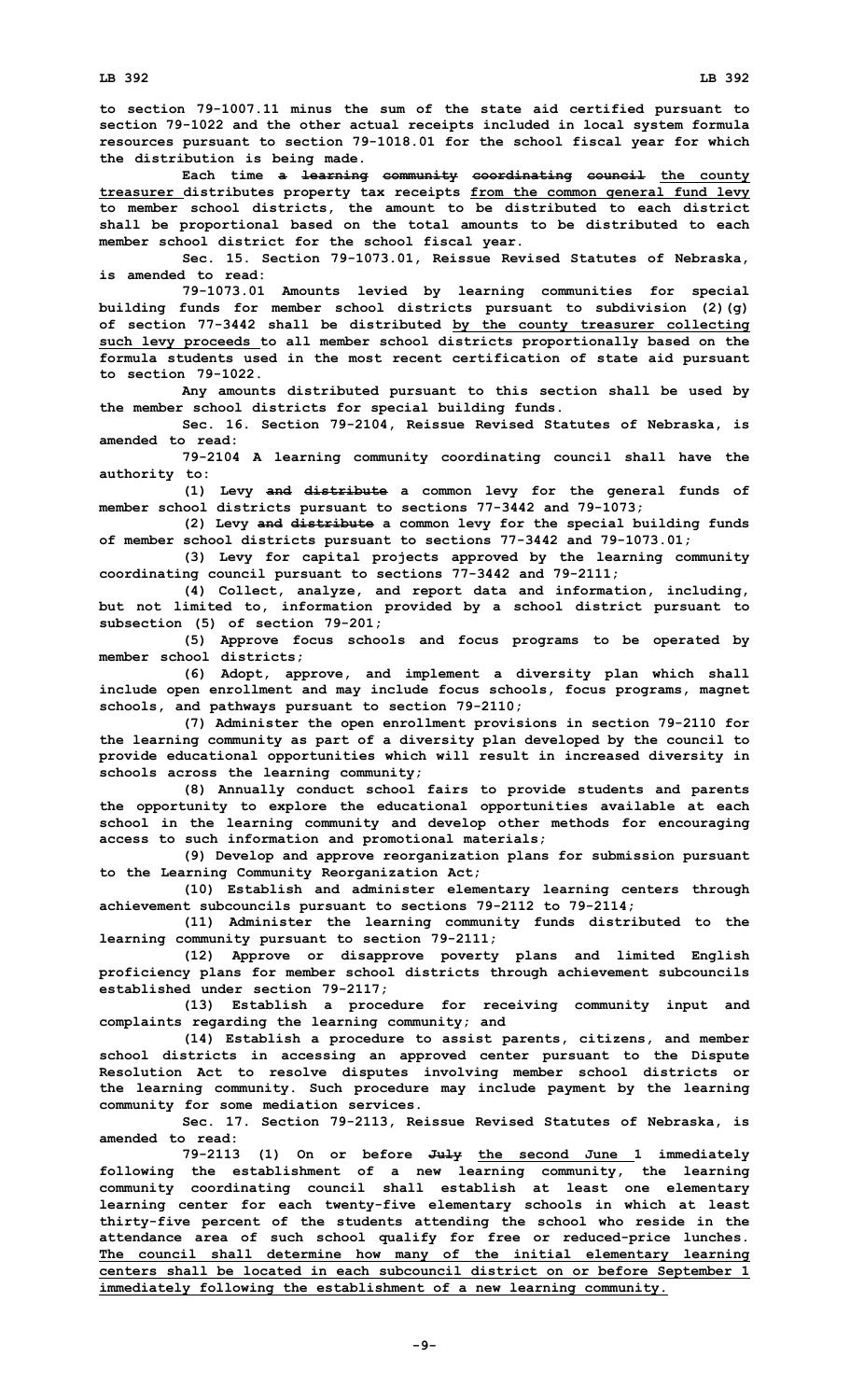**(2) Each achievement subcouncil shall submit <sup>a</sup> plan to the learning community coordinating council for any elementary learning center in its election subcouncil district and the services to be provided by such elementary learning center. In developing the plan, the achievement subcouncil shall seek input from community resources and collaborate with such resources in order to maximize the available opportunities and the participation of elementary students and their families. An achievement subcouncil may, as part of such plan, recommend services be provided through contracts with, or grants to, entities other than school districts to provide some or all of the services. Such entities may include collaborative groups which may include the participation of <sup>a</sup> school district. An achievement subcouncil may also, as part of such plan, recommend that the elementary learning center serve as <sup>a</sup> clearinghouse for recommending programs provided by school districts or other entities and that the elementary learning center assist students in accessing such programs. The plans for the initial elementary learning centers shall be submitted by the achievement subcouncils to the coordinating council on or before January 1 immediately following the establishment of <sup>a</sup> new learning community.**

**(3) Each elementary learning center shall have at least one facility that is located in an area with <sup>a</sup> high concentration of poverty. Such facility may be owned or leased by the learning community, or the use of the facility may be donated to the learning community. Programs offered by the elementary learning center may be offered in such facility or in other facilities, including school buildings.**

**Sec. 18. Section 79-2117, Reissue Revised Statutes of Nebraska, is amended to read:**

**79-2117 Each learning community coordinating council shall designate the three voting members representing each election district as the have an achievement subcouncil for such election each subcouncil district. Each achievement subcouncil shall consist of the three voting coordinating council members representing the subcouncil district plus any nonvoting coordinating council members choosing to participate who represent <sup>a</sup> school district that has territory within the subcouncil district. The voting coordinating council members shall also be the voting members on the achievement subcouncil. Each achievement subcouncil shall meet as necessary but shall meet and conduct <sup>a</sup> public hearing within its election subcouncil district at least once each school year. Each achievement subcouncil shall:**

**(1) Develop <sup>a</sup> diversity plan recommendation for the territory in its election subcouncil district that will provide educational opportunities which will result in increased diversity in schools in the election subcouncil district;**

**(2) Administer elementary learning centers in cooperation with the elementary learning center executive director;**

**(3) Review and approve or disapprove of the poverty plans and limited English proficiency plans for the schools located in its election subcouncil district;**

**(4) Receive community input and complaints regarding the learning community and academic achievement in the election subcouncil district; and**

**(5) Hold public hearings at its discretion in its election subcouncil district in response to issues raised by residents of the election subcouncil district regarding the learning community, <sup>a</sup> member school district, and academic achievement in the election subcouncil district.**

**Sec. 19. Section 79-2118, Reissue Revised Statutes of Nebraska, is amended to read:**

**79-2118 (1) Each learning community, together with its member school districts, shall develop <sup>a</sup> diversity plan to provide educational opportunities pursuant to sections 79-769 and 79-2110 in each election subcouncil district designed to attract students from diverse backgrounds, which plan may be revised from time to time. The initial diversity plan shall be completed by December 31 of the year the initial learning community coordinating council for the learning community takes office. The goal of the diversity plan shall be to annually increase the socioeconomic diversity of enrollment at each grade level in each school building within the learning community until such enrollment reflects the average socioeconomic diversity of the entire enrollment of the learning community.**

**(2) Each diversity plan for <sup>a</sup> learning community shall include specific provisions relating to each election subcouncil district within such learning community. The specific provisions relating to each election subcouncil district shall be approved by both the achievement subcouncil for such district and by the learning community coordinating council.**

**(3) The learning community coordinating council shall report to the Education Committee of the Legislature on or before December 1 of each**